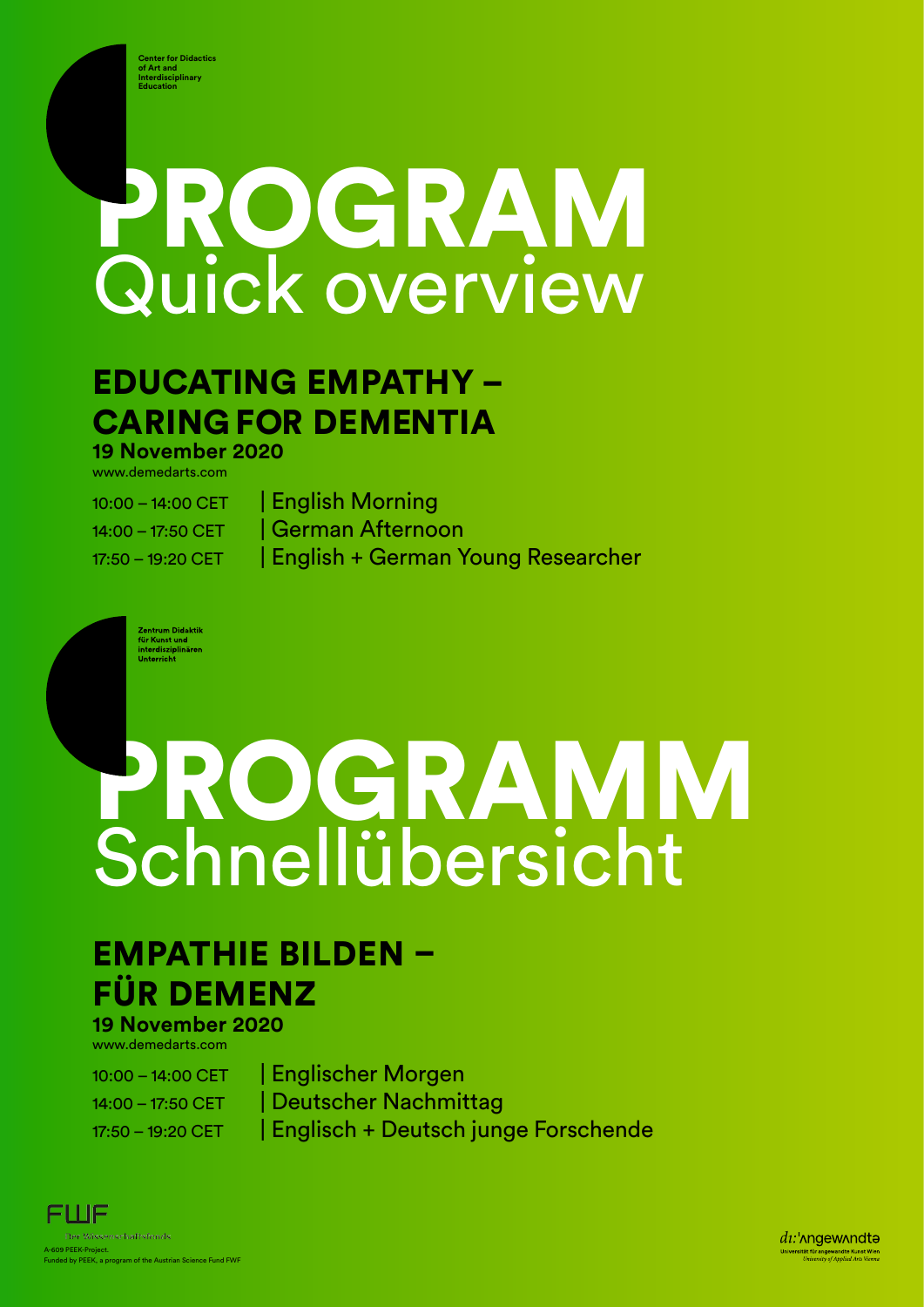SYMPOSIUM English Morning

**Center for Didactics of Art and Interdisciplinary Education**

| 10:00 | <b>GERALD BAST</b>   Rector of the University of Applied Arts, Vienna                                                                                                                                                                                                                                                                                                                                                                                                                                                                                                                                                                                                                                                                                                                                              |
|-------|--------------------------------------------------------------------------------------------------------------------------------------------------------------------------------------------------------------------------------------------------------------------------------------------------------------------------------------------------------------------------------------------------------------------------------------------------------------------------------------------------------------------------------------------------------------------------------------------------------------------------------------------------------------------------------------------------------------------------------------------------------------------------------------------------------------------|
| 10:10 | Bookpresentation<br>Arts & Dementia - Interdisciplinary Perspectives<br>RUTH MATEUS-BERR   Artist, researcher, educator, professor at the University of Applied Arts   AT<br>L. VANESSA GRUBER   Art educator, creativity researcher, university assistant   AT<br>PIA SCHARLER   Designer, artistic researcher   AT                                                                                                                                                                                                                                                                                                                                                                                                                                                                                               |
| 10:25 | Short contributions of book authors<br>VERONICA FRANKLIN GOULD   Founder and chair of "Research at Arts 4 Dementia"   UK<br>INSA SCHRADER   Freelance specialist journalist, moderator   DE<br>PETER WISSMANN   Managing Director Dementia Support Stuttgart gGmbH   DE<br>ELISABETH VON LELIWA   Freelance consultant, creative producer   AT<br>OLIVER SCHULTZ   Visual artist, philologist and freelance assistant at the Institute for Sociology   DE<br>CLAIRE BERNAARDS   Human movement scientist and epidemiologist   NL<br>FREDERIKE LASSY-BEELITZ   Assistant Director of art education at the Albertina, Vienna   AT<br>ROTRAUT KRALL   Art historian, art educator at Kunsthistorische Museum Vienna   AT<br>KATJA BRANDES   Art historian and Head of Educational Programs at Dom Museum, Vienna   AT |
| 10:50 | Lecture   Break-out Room 1<br>Arts 4 Dementia: Developing practice from surgery to re-energising arts programmes for early-stage dementia<br>VERONICA FRANKLIN GOULD   Founder and chair of "Research at Arts 4 Dementia"   UK<br>Lecture   Break-out Room 2<br>Healing Culture - Potentials and Practice for and with                                                                                                                                                                                                                                                                                                                                                                                                                                                                                             |
|       | People with Dementia and accompanying Persons<br>INSA SCHRADER   Freelance specialist journalist, moderator   DE                                                                                                                                                                                                                                                                                                                                                                                                                                                                                                                                                                                                                                                                                                   |
| 11:15 | Movement<br>Self-Empathie<br>SUSANNE MUZLER   Somatic movement Expert, dancer, pedagogy and research fellow   AT                                                                                                                                                                                                                                                                                                                                                                                                                                                                                                                                                                                                                                                                                                   |
| 11:30 | Lecture   Break-out Room 1<br>Art activism; social design; learning; inclusion<br>TERESA TORRES DE ECA   President of InSEA (2014 - 2019)   PT<br>Videopresentation   Break-out Room 2<br>Together: Art and Dementia Arts engagement for people living with dementia<br>GAIL KENNING   Researcher, artist, designer   AU                                                                                                                                                                                                                                                                                                                                                                                                                                                                                           |
| 11:55 | Coffee Break                                                                                                                                                                                                                                                                                                                                                                                                                                                                                                                                                                                                                                                                                                                                                                                                       |
| 12:05 | Lecture   Break-out Room 1<br>Connecting the Arts World to the Care World - on Music and Dementia<br>RINEKE SMILDE   Professor for music education at the University of Music and Performing Arts Vienna   NL<br>Videopresentation   Break-out Room 2<br>Art and culture: Not the icing on the cake, but the key to the world!<br>PETER WISSMANN   Managing Director Dementia Support Stuttgart gGmbH   DE                                                                                                                                                                                                                                                                                                                                                                                                         |
| 12:30 | Lecture<br>Art is healing - Creating in community<br>SHAUN MCNIFF   Professor at Lesley University, expressive Therapies   US                                                                                                                                                                                                                                                                                                                                                                                                                                                                                                                                                                                                                                                                                      |
| 12:55 | Break                                                                                                                                                                                                                                                                                                                                                                                                                                                                                                                                                                                                                                                                                                                                                                                                              |
| 13:00 | Movie<br><b>The Missing Page</b><br>JEREMY BUBB   Filmmaker, artist   UK                                                                                                                                                                                                                                                                                                                                                                                                                                                                                                                                                                                                                                                                                                                                           |
| 13:15 | Discussion 1.   Break-out Room 1<br>Discussion 2.   Break-out Room 2                                                                                                                                                                                                                                                                                                                                                                                                                                                                                                                                                                                                                                                                                                                                               |
| 13:30 | Workshop<br>Music and Dementia: Creating a Sonic Haven - Equality and Connection<br>CLAIRE GARABEDIAN   Cellist, Music therapist, Social gerontologist   UK                                                                                                                                                                                                                                                                                                                                                                                                                                                                                                                                                                                                                                                        |

 $\blacksquare$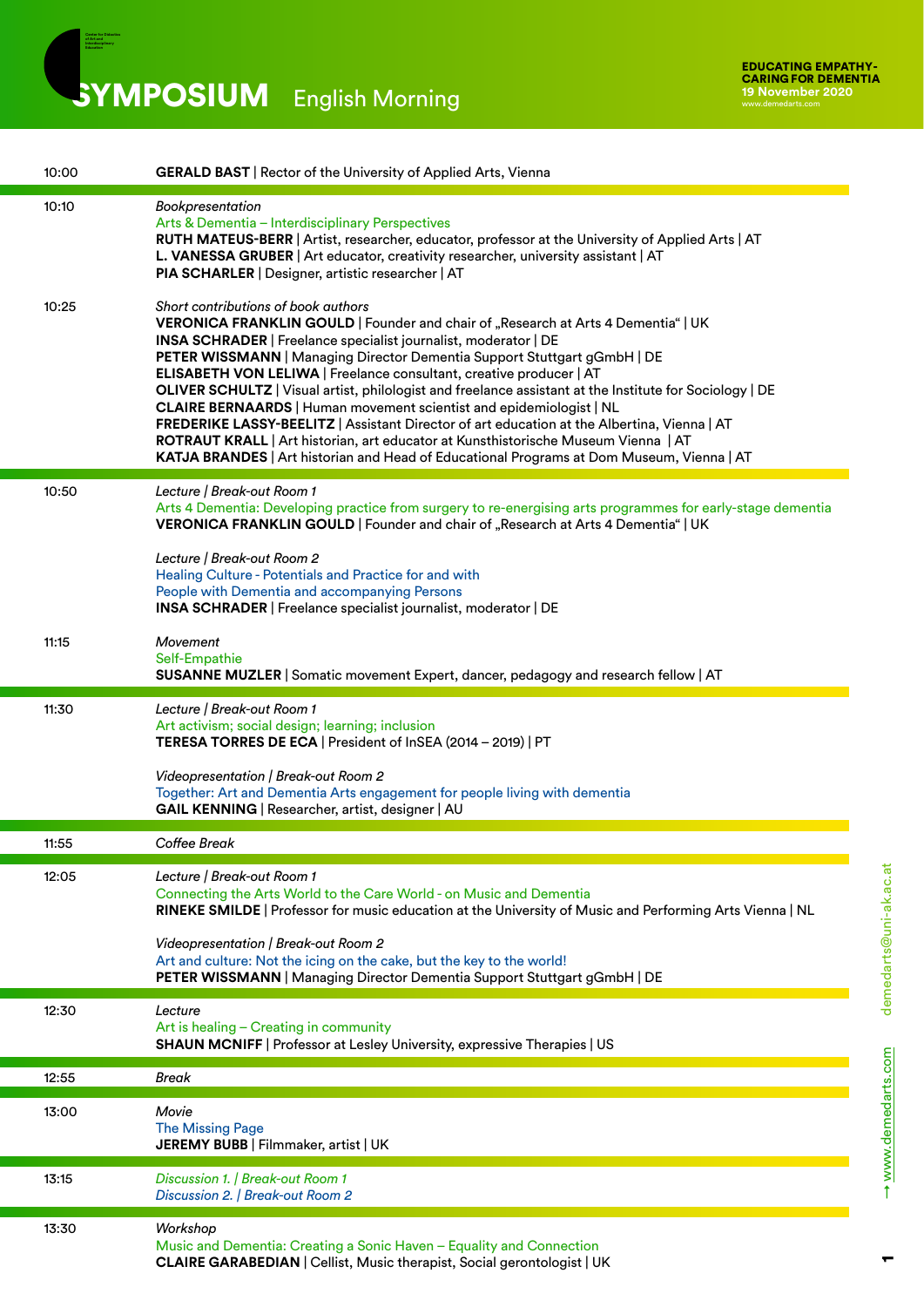SYMPOSIUM Deutscher Nachmittag

**Center for Didactics of Art and Interdisciplinary Education**

| 14:00 | Film<br>Essen und Trinken hält Leib und Seele zusammen<br>FRIEDERIKE GRILL   Ergotherapeutin, Demenzexpertin   AT                                                                                                                                                                                                                                                                                                                                                                                                                                                                                                                                                                                                                                                   |
|-------|---------------------------------------------------------------------------------------------------------------------------------------------------------------------------------------------------------------------------------------------------------------------------------------------------------------------------------------------------------------------------------------------------------------------------------------------------------------------------------------------------------------------------------------------------------------------------------------------------------------------------------------------------------------------------------------------------------------------------------------------------------------------|
| 14:30 | Mittagspause                                                                                                                                                                                                                                                                                                                                                                                                                                                                                                                                                                                                                                                                                                                                                        |
| 14:45 | Buchpräsentation<br>Arts & Dementia - Interdisciplinary Perspectives<br>RUTH MATEUS-BERR   Künstlerin, Forscherin, Lehrende, Professorin an der Universität für Angewandte Kunst   AT<br>L. VANESSA GRUBER   Kunstpädagogin, Kreativitätsforscherin, Univ. Assistentin   AT<br>PIA SCHARLER   Designerin, künstlerisch Forschende   AT                                                                                                                                                                                                                                                                                                                                                                                                                              |
| 15:00 | Kurzbeiträge von Buchautor*innen<br>ELISABETH VON LELIWA   Freiberufliche Beraterin, Kreativ-Produzentin   DE<br>OLIVER SCHULTZ   Bildender Künstler, Philologe und freiberuflicher Mitarbeiter am Institut für Soziologie   DE<br>INSA SCHRADER   Freischaffende Fachjournalistin, Moderatorin   DE<br>PETER WISSMANN   Geschäftsführer Demenz Support Stuttgart gGmbH   DE<br>ROTRAUT KRALL   Kunsthistorikerin und Kunstvermittlerin am kunsthistorischen Museum Wien   AT<br>KATJA BRANDES   Kunsthistorikerin, Leiterin des Kunstvermittlungsprogramm am Dom Museum Wien   AT<br>KARL-HEINZ MENZEN   Theologe, klinischer Psychologe, Psychotherapeut   DE<br>FREDERIKE LASSY-BEELITZ   Stellvertretende Direktorin für Kunstvermittlung in der Albertina   AT |
| 15:15 | Film<br><b>The Missing Page</b><br>JEREMY BUBB   Filmemacher, Künstler   UK                                                                                                                                                                                                                                                                                                                                                                                                                                                                                                                                                                                                                                                                                         |
| 15:30 | Bewegung<br>Innenraum<br>SUSANNE MUZLER   Somatic Expertin, Tänzerin, Pädagogin, wissenschaftliche Mitarbeiterin   AT                                                                                                                                                                                                                                                                                                                                                                                                                                                                                                                                                                                                                                               |
| 15:45 | Vortrag   Break-out Room 1<br>Das bunte Bild der Demenz, Ein kurzer Überblick über die unterschiedlichen Formen der Demenz<br>BRIGITTE HOBL   Fachärztin Psychiatrie und psychotherapeutische Medizin   AT<br>Vortrag   Break-out Room 2<br>Bild-Rezeption aus Sicht des Wahrnehmungszerfalls in der Demenz                                                                                                                                                                                                                                                                                                                                                                                                                                                         |
| 16:10 | KARL-HEINZ MENZEN   Theologe, Psychologe, Psychotherapeut   DE<br>Pause                                                                                                                                                                                                                                                                                                                                                                                                                                                                                                                                                                                                                                                                                             |
| 16:15 | Vortrag   Break-out Room 1<br>Personenzentrierte Arbeit mit Menschen mit Demenz<br><b>ANTONIA CROY   Vorsitzende von Alzheimer Austria   AT</b><br>Vortrag   Break-out Room 2<br>"Die Person an erster Stelle". Ein demenzspezifisches Betreuungskonzept in der Pflege.<br>REBECCA LIRUSSI   DGKP, Pflegeberaterin im Haus der Barmherzigkeit   AT                                                                                                                                                                                                                                                                                                                                                                                                                  |
| 16:40 | Vortrag   Break-out Room 1<br>Empathie gestalten   Lebensqualität durch Kunst<br>RUTH MATEUS-BERR   Künstlerin, Forscherin, Lehrende, Professorin an der Univeristät für Angewandte Kunst   AT<br>Vortrag   Break-out Room 2<br><b>Blickrichtung leben lernen</b><br>BRIGITTA SCHRÖDER   Diakonin, Krankenschwester   CH                                                                                                                                                                                                                                                                                                                                                                                                                                            |
| 17:05 | Film<br>Kunst und Kultur: Kein Sahnehäubchen, sondern Schlüssel zur Welt!"<br>PETER WISSMANN   Geschäftsführer Demenz Support Stuttgart gGmbH   DE                                                                                                                                                                                                                                                                                                                                                                                                                                                                                                                                                                                                                  |
| 17:30 | Pause                                                                                                                                                                                                                                                                                                                                                                                                                                                                                                                                                                                                                                                                                                                                                               |
| 17:35 | Discussion 1.   Break-out Room 1<br>Discussion 2.   Break-out Room 2                                                                                                                                                                                                                                                                                                                                                                                                                                                                                                                                                                                                                                                                                                |